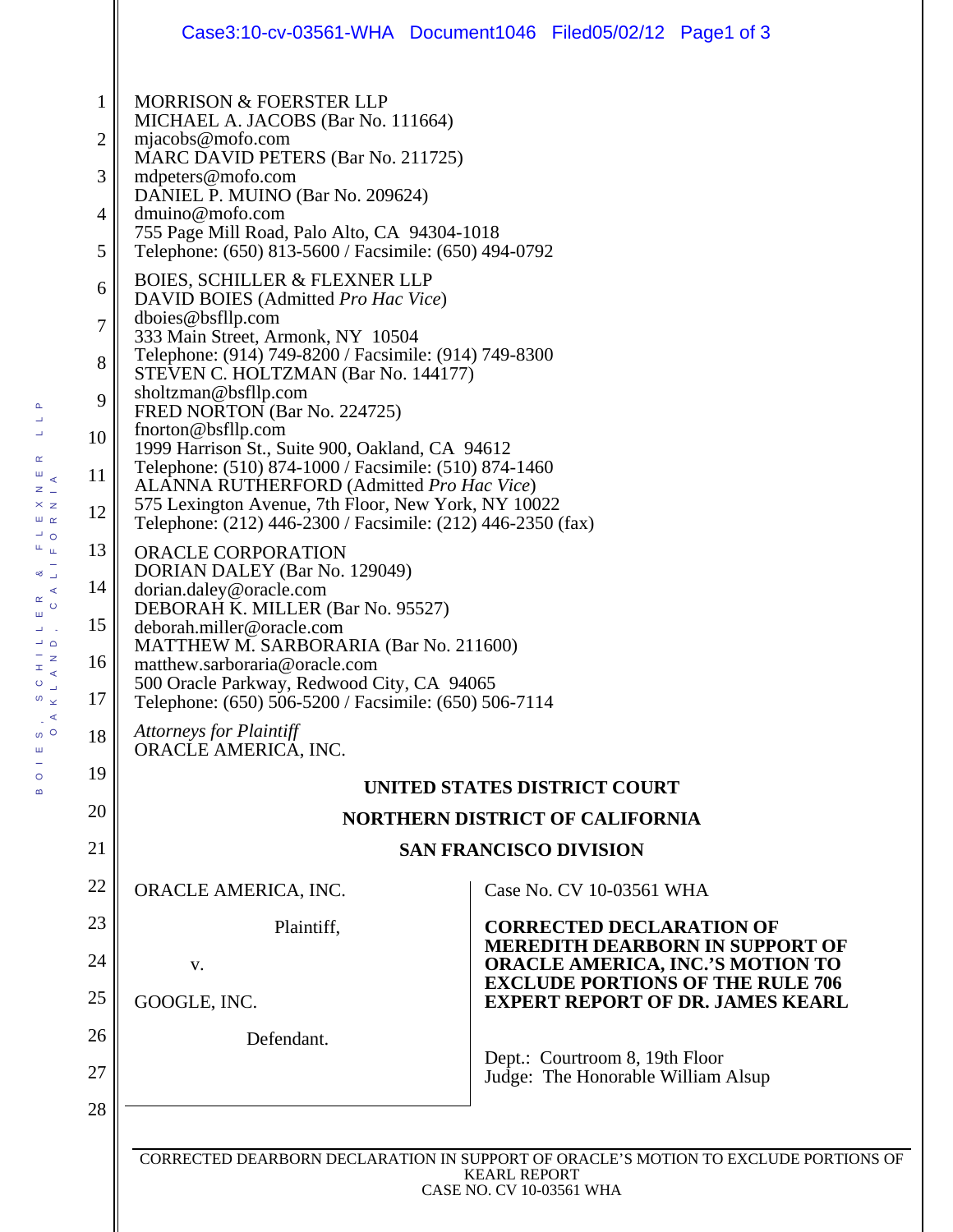## Case3:10-cv-03561-WHA Document1046 Filed05/02/12 Page2 of 3

I, Meredith Dearborn, declare as follows:

2 3 4 1. I am an associate with the law firm of Boies, Schiller & Flexner LLP, attorneys for plaintiff Oracle America, Inc. in the above captioned matter, and admitted to practice before this Court.

2. I make this declaration based on my own personal knowledge. If called as a witness, I could and would testify competently as to the matters set forth herein.

3. Attached hereto as **Exhibit A** is a true and correct copy of the Expert Report of Dr. Alan J. Cox as updated on dated April 15, 2012. **[SUBMITTED UNDER SEAL]**

4. Attached hereto as **Exhibit B** is a true and correct copy of excerpts from the deposition transcript of Andrew Rubin, dated April 27, 2012. **[SUBMITTED UNDER SEAL]**

5. I requested that Google agree to file these two exhibits in the public record, but Google's counsel refused.

 I declare under penalty of perjury that the foregoing is true and correct and that this declaration was executed on May 2, 2012 at San Francisco, California.

> By: */s/ Meredith Dearborn .* Meredith Dearborn

 $\Delta$ 

1

5

6

7

8

9

10

11

12

13

14

15

16

17

18

19

20

21

22

23

24

25

26

27

28